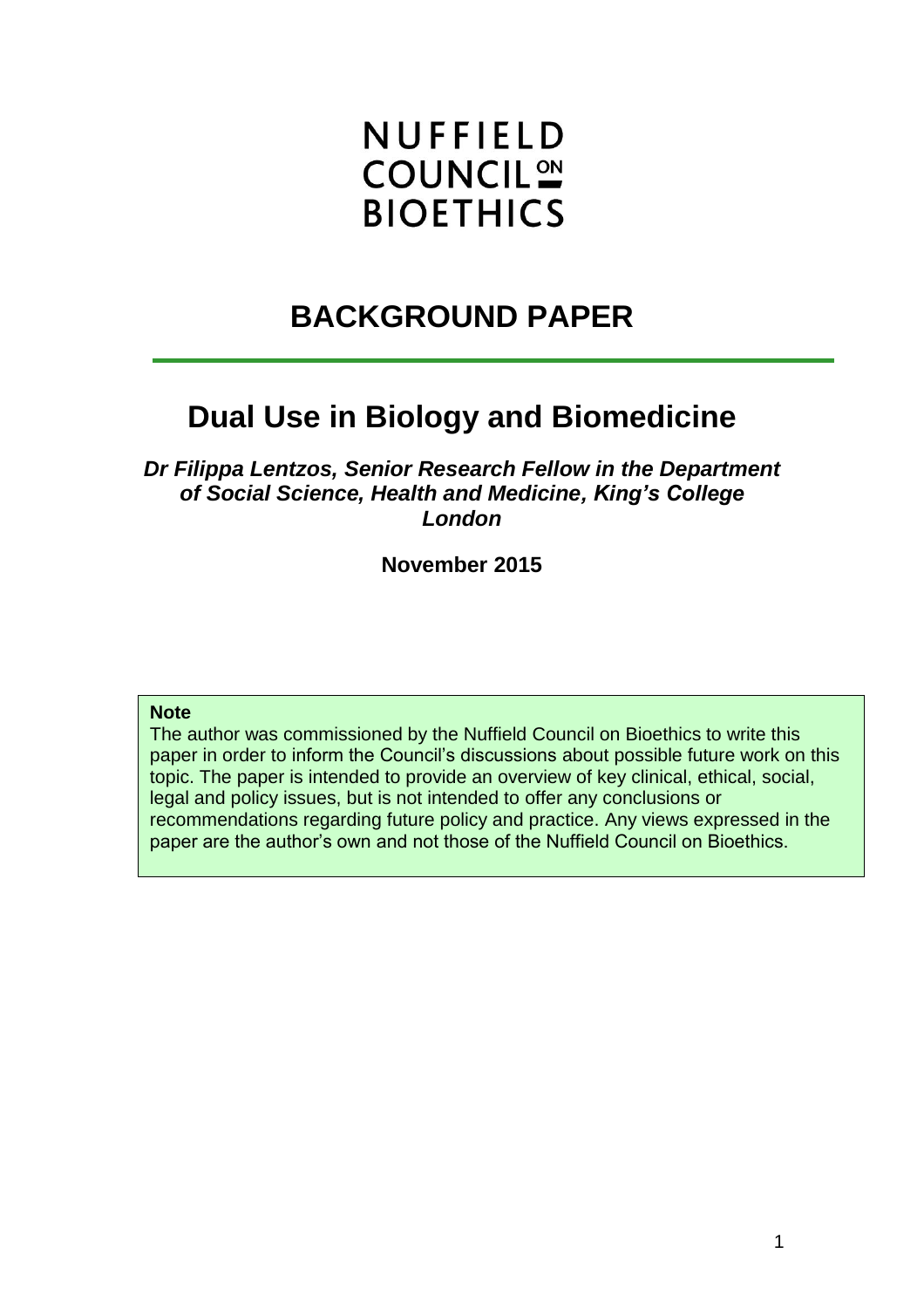# **Dual Use in Biology & Biomedicine**

Background Paper by Filippa Lentzos

# **The 'dual use' concept**

In the field of arms control and disarmament, 'dual use' refers to technologies intended for civilian application that can also be used for military purposes.

The international treaty banning biological weapons, the Biological Weapons Convention, prohibits the development, production and stockpiling of biological weapons, but does not prevent states conducting research activities for peaceful and defensive purposes. However, distinguishing between permitted and prohibited activities is difficult at the level of basic biological research where the same techniques used to gain insight and understanding about fundamental life processes for the benefit of human health and welfare may also be used for the development of biological warfare agents.

There are four frequently cited trends in biology that are complicating this socalled 'dual use dilemma:'<sup>1</sup>

- The increasing pace of change in the life science and related fields.
- The increasing convergence of biology and biomedicine with mathematics, engineering, chemistry, computer science and information theory.
- The increasing diffusion of capacity in biology and biomedicine around the world, particularly in emerging economies such as China and India, and increasing collaborations not only among researchers in scientifically developed countries and between researchers in developed and developing countries, but among regional networks and increasingly among scientists within developing countries.
- The increasing opening up of science with new tools like wikis, blogs and microblogs altering how information is gathered, handled, disseminated and accessed; and amateur communities, scientific outreach and educational toys increasing access to hardware for wetwork in the life sciences.

# **Dual use 'of concern' (DURC)**

The seminal report focusing on the dual use dilemma is the US National Academies of Sciences report *Biotechnology Research in an Age of Terrorism*. <sup>2</sup> Chaired by MIT biologist Gerald Fink, the committee behind the report was set up in response to the growing concern about bioterrorism and the potential for misuse of biotechnology by hostile individuals and states following 9/11 and the 'Amerithrax' attacks (as the FBI code-named the anthrax letters sent to media outlets and the US Senate immediately following 9/11).

The Fink Committee, as it became known, also responded to a set of published scientific experiments in the early 2000s that involved the creation of genetically engineered mousepox and smallpox variants and the artificial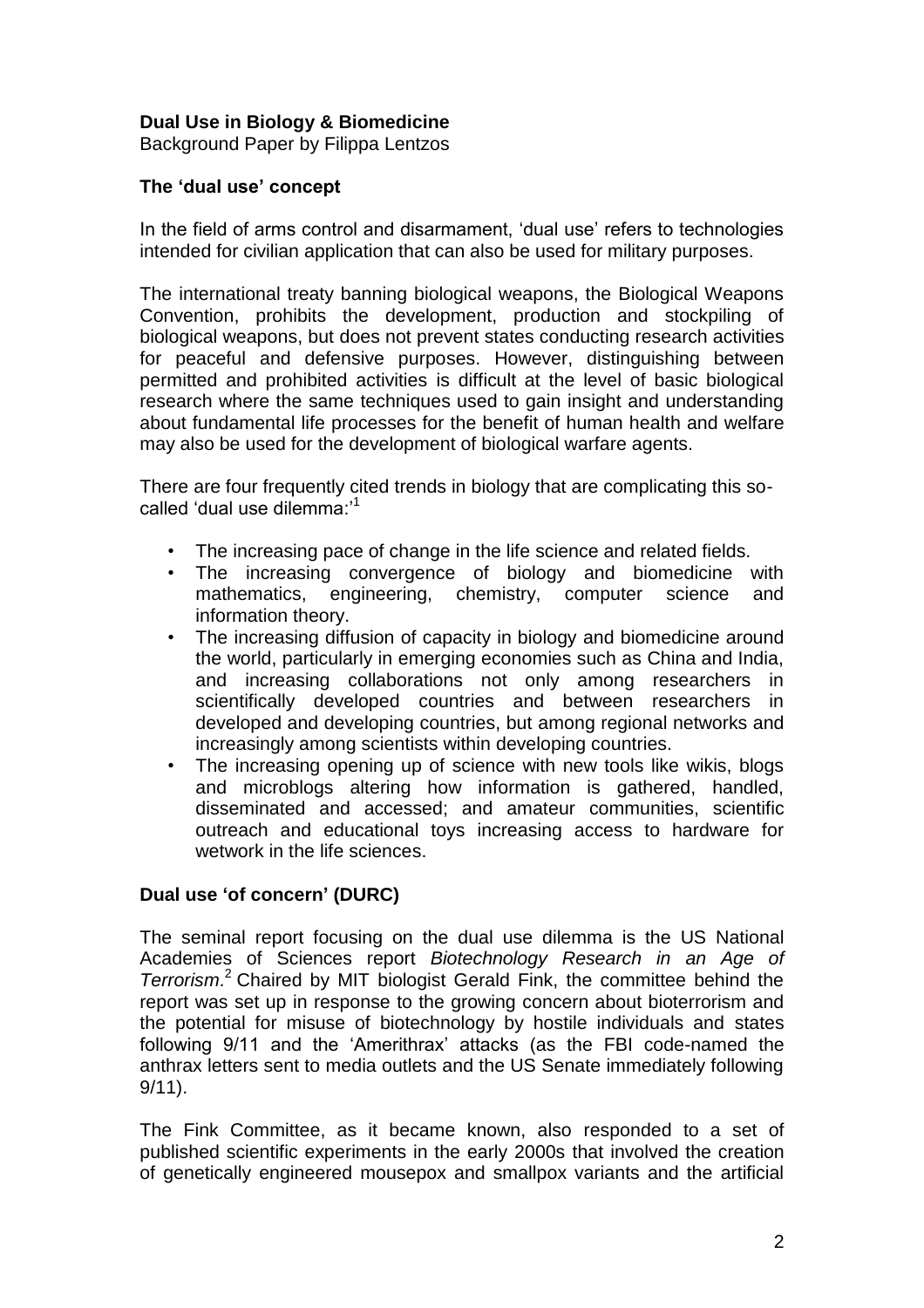synthesis of poliovirus. These experiments raised policy and public concerns that the scientific papers could be downloaded online by terrorists and used to launch a bioweapons attack.

*Biotechnology Research in an Age of Terrorism* formed a significant part of the political discourse around dual use in the early 2000s that conflated concerns over cutting edge scientific experiments with the Amerithrax case, and other types of potential bioterrorist events, with little differentiation of the types of factors that might shape each of these distinct threats.

The Committee identified seven classes of experiments that would raise misuse concerns, and that should necessitate further review before they are conducted or published. These include those that: (1) demonstrate how to render a vaccine ineffective; (2) confer resistance to therapeutically useful antibiotics or antiviral agents; (3) enhance the virulence of a pathogen or render a nonpathogen virulent; (4) increase the transmissibility of a pathogen; (5) alter the host range of a pathogen; (6) enable the evasion of diagnostic/detection modalities; (7) enable the weaponization of a biological agent or toxin. The Fink report also recommended the creation of a new National Science Advisory Board for Biosecurity to provide guidance for the review and oversight of such experiments and other dual-use research concerns.

The National Science Advisory Board on Biosecurity (NSABB) was chartered in 2004 by the Executive Office of the President to provide advice to the US government regarding the review and oversight of dual-use research. In the first years of its existence, the NSABB was focused on defining and providing oversight recommendations for dual use research, as well as making recommendations regarding the emerging field of synthetic genomics. At the time, and into the present, the NSABB has been primarily concerned with providing guidance on scientific and technological developments in the life sciences, and how these might lead to biological weapons or bioterrorism threats. In their oversight and evaluation recommendations, the focus of the NSABB has been almost exclusively on the materials and methods sections in scientific papers and also the availability and use of new technologies to produce advanced bioweapons threats.

The NSABB proposed a split between two kinds of science. 'Dual use research' was used to refer in general to legitimate life sciences research with potential to yield information that could be misused to threaten public health and safety and other aspects of national security. Since nearly all science could be used in this manner, NSABB offered another category: 'Dual use research of concern' (DURC). This denoted "research that, based on current understanding, can be reasonably anticipated to provide knowledge, products or technologies that could be directly misapplied by others to pose a threat to public health and safety."<sup>3</sup> Informed by the Fink Committee's seven classes of experiments, the NSABB identified seven categories of experiments that describe information, products or technologies that if produced from life sciences research mean the research warrants careful consideration for its dual use potential. In contrast to the Fink Committee's which "illustrated the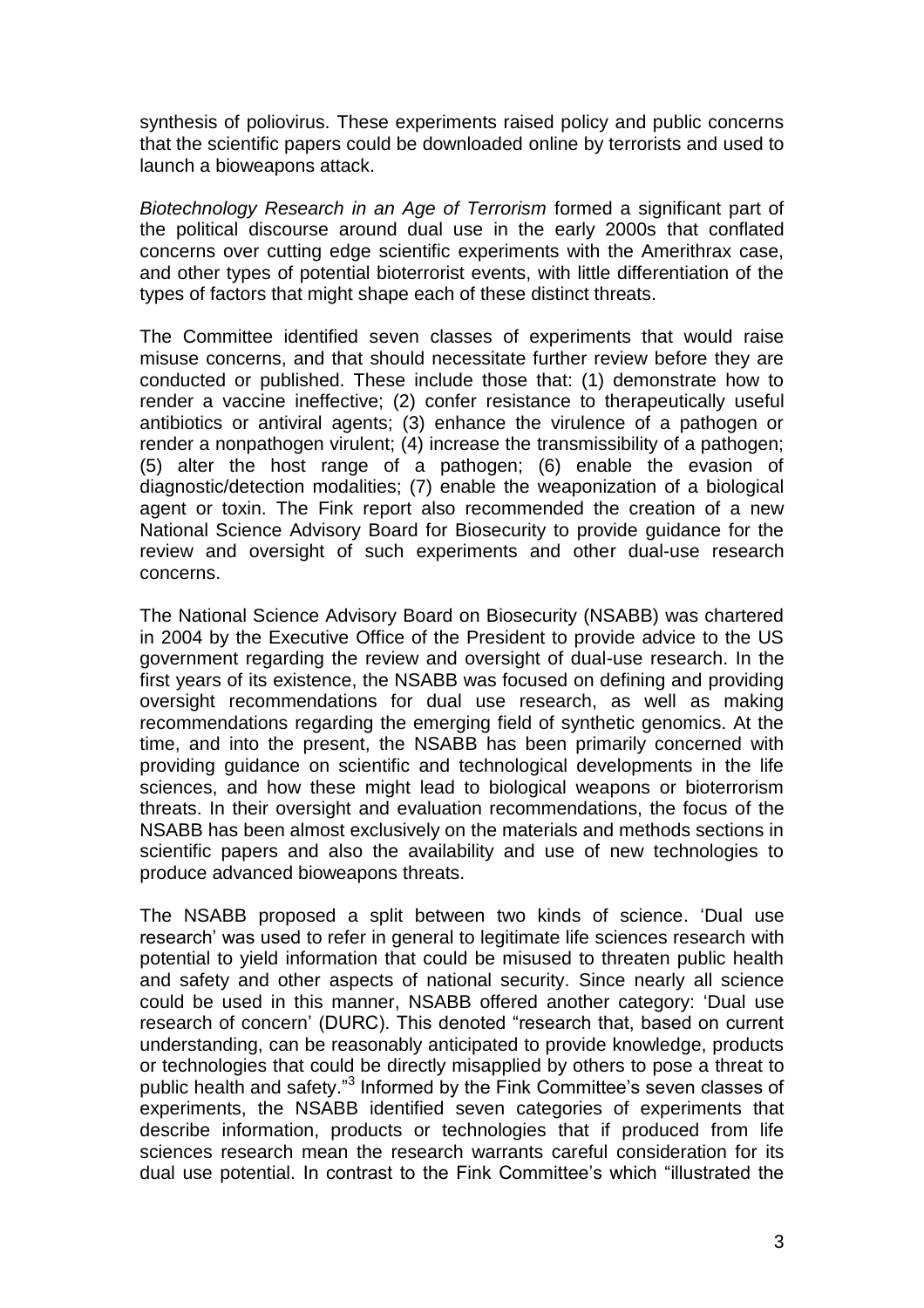types of endeavours or discoveries that would require review and discussion…before they are undertaken, or, if carried out, before they are published in full detail", the NSABB categories, which in some cases were modifications of the Fink Committee categories, were "descriptors of information, products, or technologies that, if produced from life sciences research, might define that research as meeting the criterion for being dual use research of concern."<sup>4</sup>

The NSABB categories are knowledge, products or technologies that could enable any of the following: (1) enhance the harmful consequences of a biological agent or toxin; (2) disrupt immunity or the effectiveness of an immunization without clinical and/or agricultural justification; (3) confer to a biological agent or toxin, resistance to clinically and/or agriculturally useful prophylactic or therapeutic interventions against that agent or toxin or facilitate their ability to evade detection methodologies; (4) increase the stability, transmissibility, or the ability to disseminate a biological agent or toxin; (5) alter the host range or tropism of a biological agent or toxin; (6) enhance the susceptibility of a host population; and (7) generate a novel pathogenic agent or toxin or reconstitute an eradicated or extinct biological agent.

# **Experiments with high misuse potential**

Examples of DURC in biology and biomedicine include those that increase capacity:

- to manipulate the pathogenicity, virulence, host-specificity, transmissibility, resistance to drugs, or ability to overcome host immunity to pathogens;
- to synthesize pathogens and toxins without cultivation of microorganisms or using other natural sources;
- to identify new mechanisms to disrupt the healthy functioning of humans, animals and plants; and
- to develop novel means of delivering biological agents and toxins.

More concretely, there have been a number of high profile experiments over the past few years that have raised significant concern. These have aimed to make mousepox more deadly, synthesize poliovirus from scratch, reconstruct the extinct 1918 flu virus, and make flu viruses more easily able to spread; they are detailed further below. Other research projects that have also raised concerns about their high misuse potential include the development of computer simulations that model the spread of disease, which could also help optimize the impact of a deliberate release; the creation of a chimera virus from the components of an influenza virus and the West Nile Virus; and the identification and characterization of antibiotic resistance to new antibiotics, previously held in reserve for the treatment of multi-drug resistant strains.<sup>5</sup>

# *More virulent mousepox*

In an attempt to create a contraceptive vaccine for mice as a means of pest control, Australian scientists unexpectedly increased the virulence of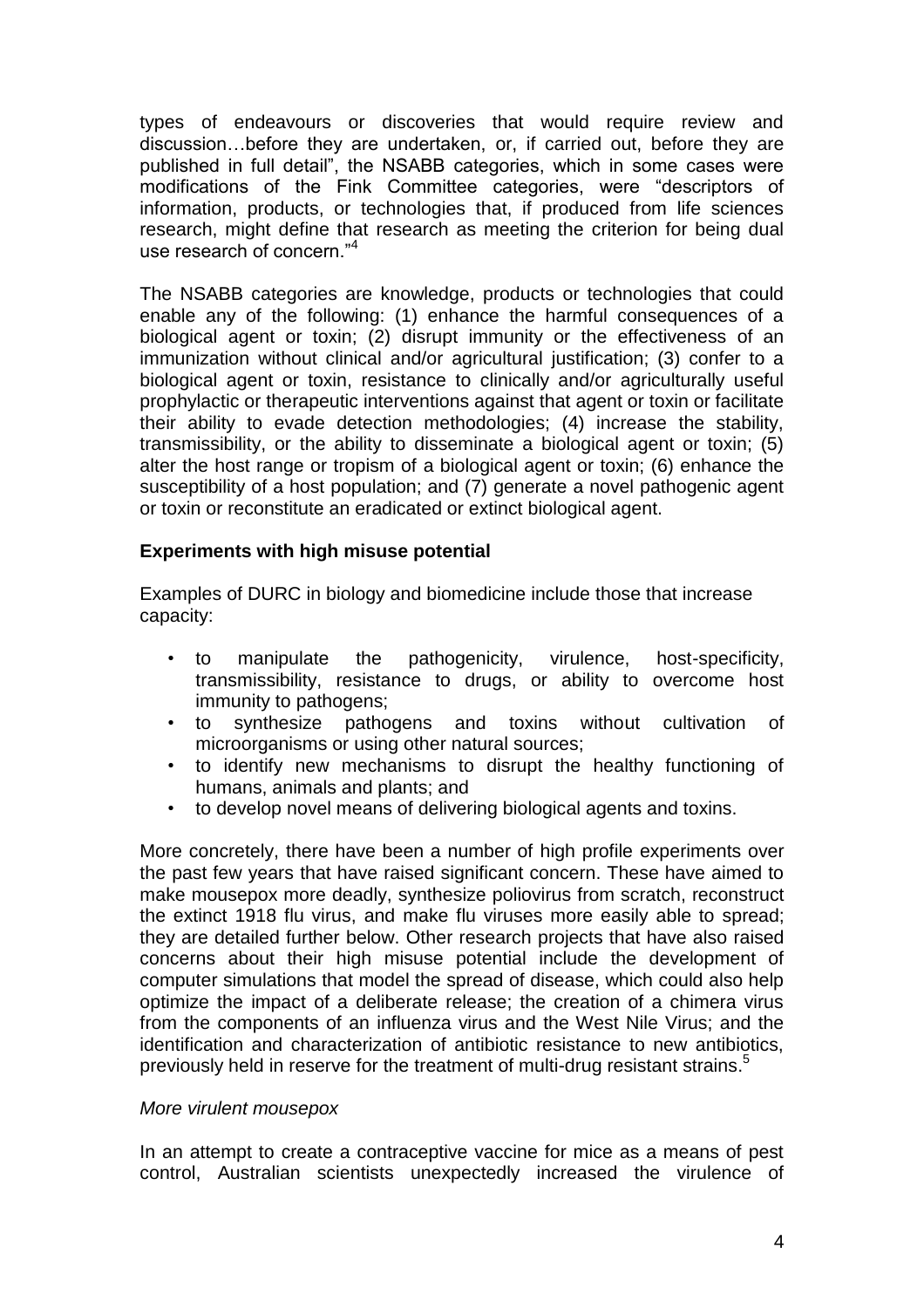mousepox. They inserted interleukin-4 (IL-4), a gene that enhances antibody production, into mousepox and the new virus proved to be highly lethal in infected mice, including those that had been vaccinated against it. After discussion it was decided to pursue publication of the findings.<sup>6</sup>

When the paper was published in the *Journal of Virology* in January 2001,<sup>7</sup> widespread media coverage focused on the potentially dangerous consequences the results could have for public health. Questions were raised about genetic manipulation in general, and there were concerns that similar experiments on orthopoxviruses, such as smallpox, could potentially increase their virulence. Some warned that the paper provided information that could be used to render the smallpox vaccines ineffective.<sup>8</sup>

#### *Synthetic poliovirus*

In 2002, researchers demonstrated that it was possible to assemble a synthetic virus by piecing together chemically synthesized oligonucleotides ordered online from commercial DNA synthesizing companies based on openly published polio genomes. The result was a 'live' poliovirus that paralyzed mice. The published paper included a description of methods and materials.

The primary concern with this research was that it could yield a recipe for reconstructing poliovirus without obtaining a natural virus. There were also concerns that the research could enable the artificial synthesis of smallpox as the smallpox genome had also been published online – though experts pointed out that, due to the much greater complexity of the smallpox virus, it was unlikely that the same approach would be successful in producing a working virus. Critics of the research were also skeptical about the scientific value of the research and the need for its publication, <sup>9</sup> arguing that the techniques used in the experiment were not new and the research did not lead to new knowledge or insights.<sup>10</sup>

#### *Reconstructed 1918 influenza virus*

In 2005, researchers successfully re-created the extinct influenza A (H1N1) virus responsible for the 1918 Spanish flu pandemic using gene sequences from archived materials and from lung tissue of an influenza victim who had been buried in permafrost in 1918. Using reverse genetics, the researchers generated the relevant 1918 viral coding sequences and outfitted a relatively avirulent influenza virus with all eight viral segments of the 1918 strain that conferred the unique high-virulence 1918 strain phenotype on the engineered virus. The aim of the research was to increase understanding of the biological properties responsible for the high virulence of the pandemic virus. This knowledge could then be used to devise and evaluate current and future public health interventions should a similar pandemic virus emerge, including strategies to diagnose, treat and prevent the disease. The experiment also indicated that the 1918 virus gene sequences were more closely related to avian (H1N1) viruses than any other mammalian influenza H1N1 strains.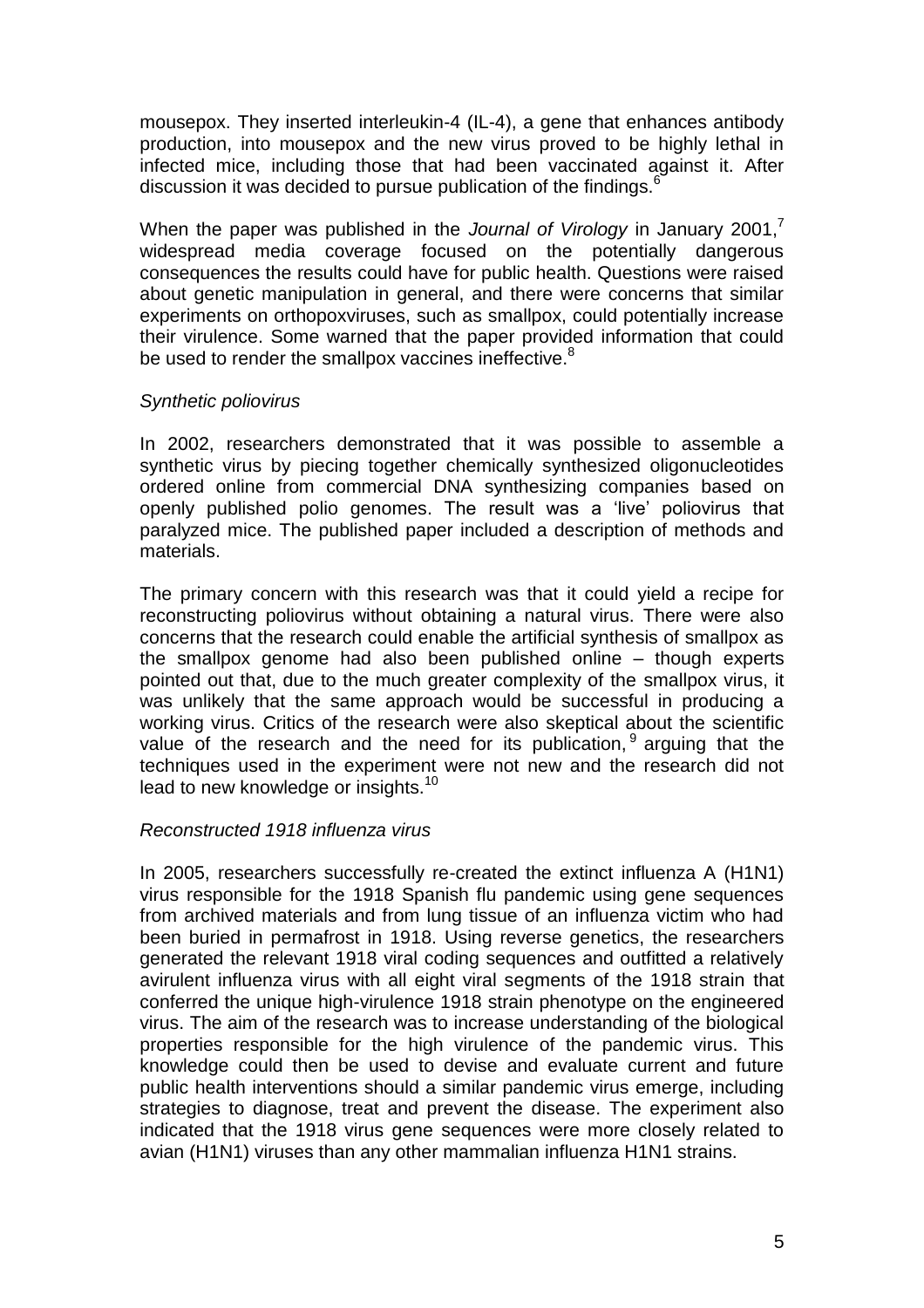The experiment was published in October 2005 in *Nature*, <sup>11</sup> where the sequences of the final three gene segments of the flu virus genome were published, and in *Science* which published the recreation of the flu virus based on the *Nature* article. <sup>12</sup> While some considered the research to represent a landmark breakthrough, others raised concerns about the risks posed by resurrecting the virus, <sup>13</sup> questioned the safety procedures for handling the virus, <sup>14</sup> and even questioned the scientific value of the experiment, arguing that the research had limited utility.<sup>15</sup> Others questioned whether the research findings should have been published.<sup>16</sup> The NSABB concluded that the scientific benefits of the research far outweighed the biosecurity risks.<sup>17</sup>

#### *More transmissible influenza viruses*

An area of virology which creates pathogens that could potentially cause pandemics first attracted attention in 2011. Two leading influenza laboratories, led by Ron Fouchier at the Erasmus Medical Center in the Netherlands and Yoshihiro Kawaoka at the University of Wisconsin-Madison, revealed that they had made versions of the H5N1 avian influenza strain that could now spread between mammals (it could previously only spread between birds). Many scientists worried that if the potent new lab strain was accidentally or deliberately released, it could result in a deadly pandemic. The *New York Times* ran an editorial with the unambiguous headline 'An Engineered Doomsday,' arguing that the modified flu virus could kill tens or hundreds of millions of people if it escaped the lab or was stolen by terrorists. Proponents of gain-of-function research, on the other hand, argued that such studies help us understand influenza transmission and aid public health researchers detect an impending flu pandemic and prepare vaccines.

In January 2012, a group of leading influenza virologists agreed to a voluntary moratorium on these so-called gain-of-function studies. The work resumed in 2013, but new experiments on human-made H5N1 and other dangerous flu strains like H1N1,<sup>18</sup> H7N9<sup>19</sup> and H7N1<sup>20</sup> rekindled concerns—in part because a series of lab accidents and breaches at the Centers for Disease Control and Prevention and the National Institutes of Health had heightened concerns about safety at high-containment labs. $^{21}$  In October 2014, the US government stepped in, imposing a federal funding pause on the most dangerous gain-offunction experiments and announcing an extended deliberative process that is still on-going.<sup>22, 23</sup>

# **Emerging fields with high misuse potential**

Emerging fields of research within biology and biomedicine that have raised particular concern include synthetic biology and neurobiology.

# *Synthetic biology*

Synthetic biology is an emerging field that seeks to create a rational framework for manipulating the DNA of living organisms through the application of engineering principles. Although the precise labelling of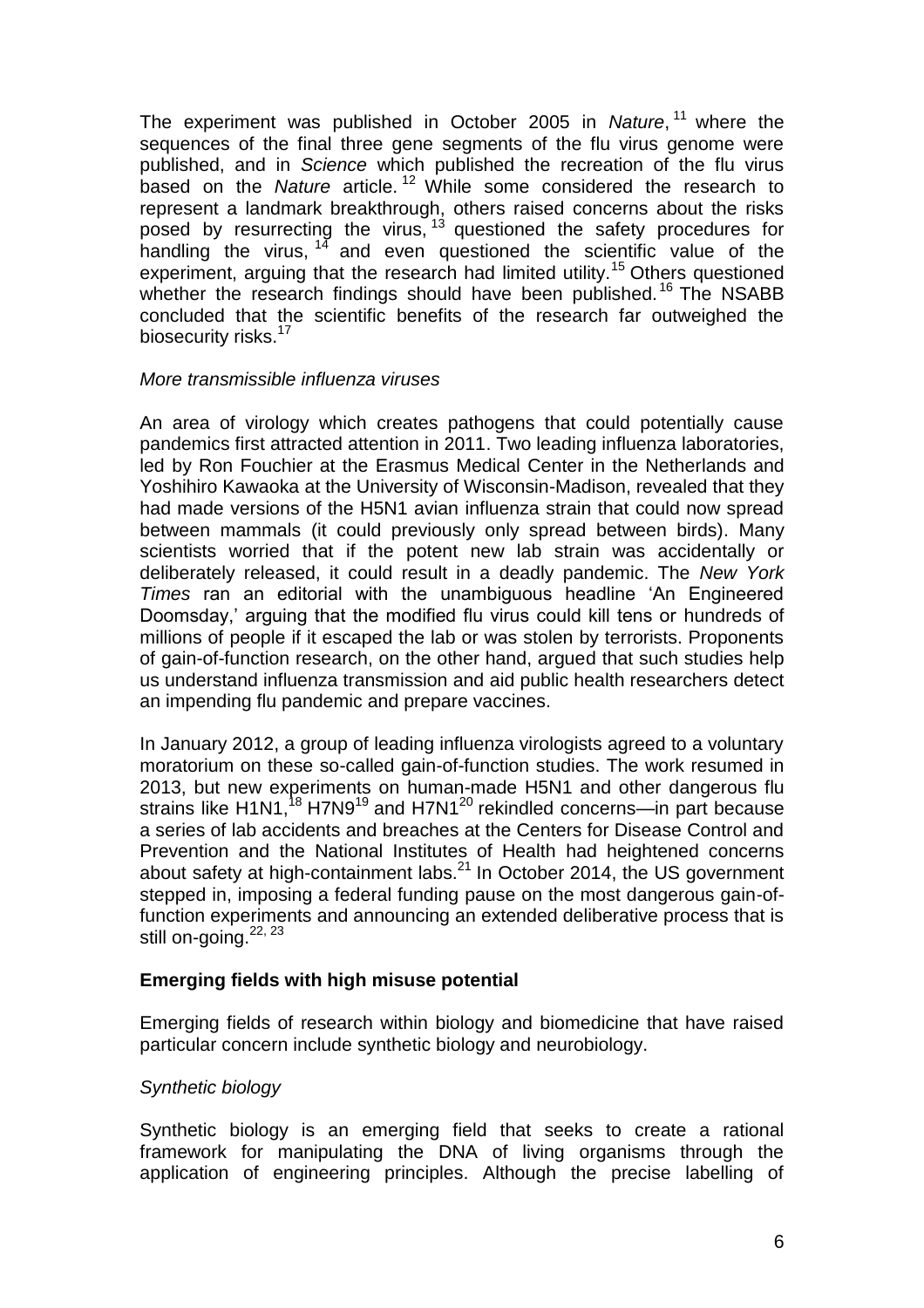synthetic biology and whether it represents a distinctly novel field have been called into question, $24$  its key founding principle is to engineer biology, or "to design and engineer biologically based parts, novel devices and systems, as well as redesigning existing, natural biological systems."<sup>25</sup>

The pace of progress in the field has been exceptionally fast. From the first functional virus with 7,500 DNA base pairs synthesized from scratch in 2002 (poliovirus – see case study details above), <sup>26</sup> to 32,000 DNA base pairs synthesized in 2004, $^{27}$  to the synthesis of an entire bacterium with over a million DNA base pairs (*Mycoplasma mycoides*) in 2010<sup>28</sup> – a major milestone in the use of DNA synthesis techniques to create more complex and functional products. In 2014, a designer yeast chromosome was constructed $^{29}$ – this time a major advance towards building a completely synthetic eukaryotic genome.

Synthetic biology research has also focused on the creation of a bacterium with the minimal number of genes necessary for the organism to survive. Foundational work on *Mycoplasma genitalium* reduced the bacterium to the minimum 381 genes necessary for keeping it alive, with the aim of using the microbe as a 'chassis' for building new synthetic biological devices able to perform specific tasks.

Advances in synthesis and minimal genome research have been complemented by progress in gene-editing technology, which is enabling deletions and additions in human DNA sequences with greater efficiency, precision and control than ever before. 'CRISPR' (clustered regularly interspaced short palindromic repeats) has become the major technology employed for these purposes and has been used to manipulate the genes of organisms as diverse as yeast, plants, mice and, reported in April 2015, human embryos.<sup>30</sup> The system relies on an enzyme (Cas9) capable of making cuts at any point in a DNA molecule that uses a guide RNA molecule to home in on its target DNA, then edits the DNA to disrupt genes or insert desired sequences. Most of the components can be bought off the shelf; often it is only the RNA fragment that needs to be ordered, with a total cost of as little as \$30.<sup>31</sup> Characterised as 'cheap, quick and easy to use', it has been labelled the 'biggest game changer to hit biology since PCR,' the gene-amplification method that revolutionized genetic engineering after its invention in  $1985$ <sup>32</sup>

Genetic changes in one organism usually take a long time to spread through a population. This is because a mutation carried on one of a pair of chromosomes is inherited by only half the offspring. But 'gene drives' are now allowing a mutation made by CRISPR on one chromosome to copy itself to its partner in every generation, so that nearly all offspring will inherit the change. This means an edited gene can in principle spread through a population exponentially faster than normal.

The dual use discourse around synthetic biology has been focused on the field's potential to create dangerous pathogens from scratch and design radically new pathogens not found in nature. The emphasis has primarily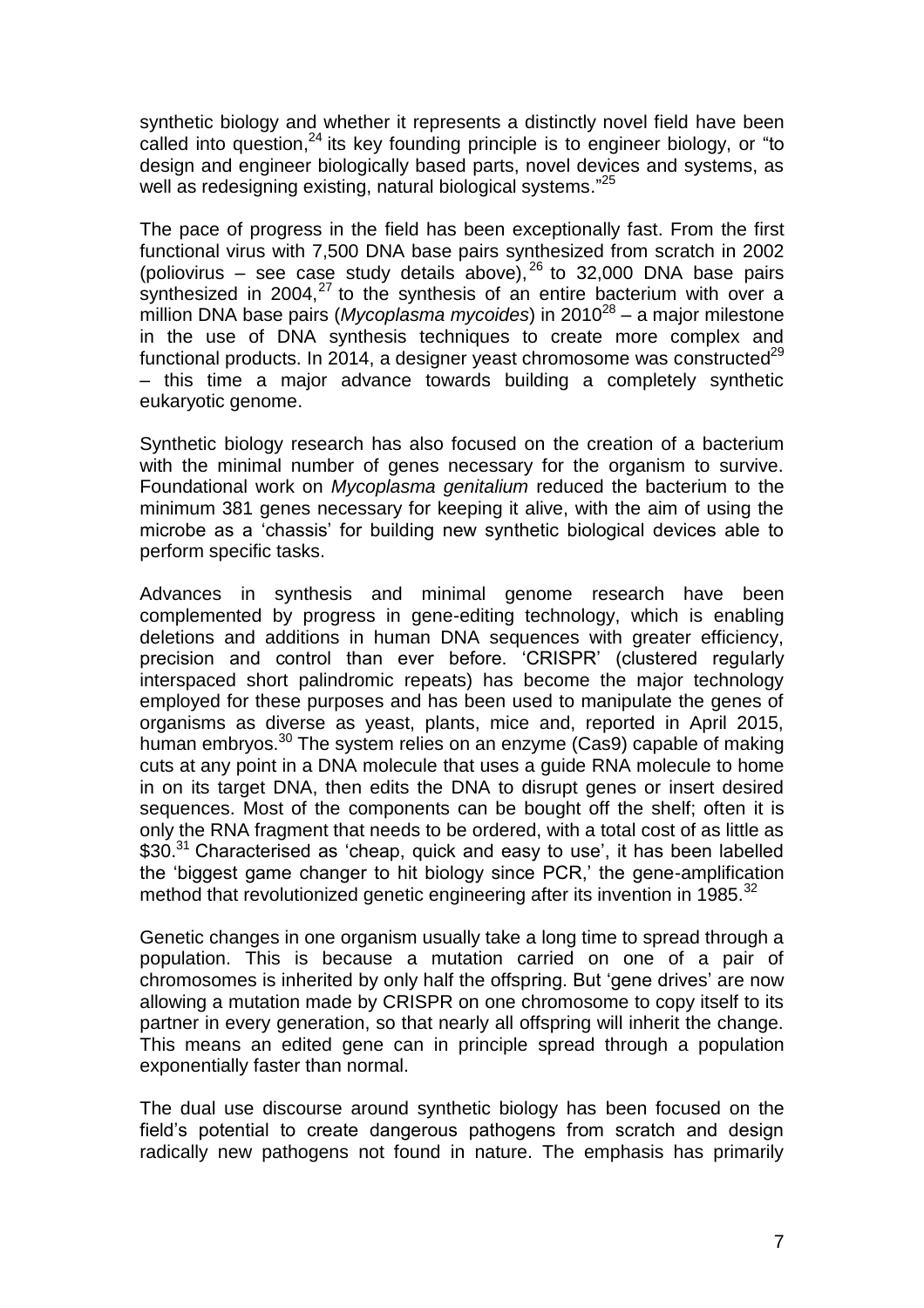been on terrorists and non-state actors, with little emphasis on states and military and defence actors.<sup>33</sup>

Trends in synthetic biology research funding indicate a total US investment of \$820 million between 2008 and 2014, with a steep upward trajectory.<sup>34</sup> In 2014, two thirds of the \$200 million invested came from the Department of Defense and its research agency DARPA.<sup>35</sup>

Funding in other countries is also increasing rapidly. In 2014, the UK and European Commission investment in synthetic biology made up nearly 30 percent of total Euro-American synthetic biology funding. <sup>36</sup> Some of this European funding is also defence-related. In the UK, for instance, which spends twice as much as the European Commission on synthetic biology, the field is one of five emerging technologies identified by the Ministry of Defence to have the most potential for national security.

#### *Neurobiology*

The use of novel neurotechnologies by states for either offensive or defensive military purposes in international and domestic conflicts is another emerging area with high misuse potential.<sup>37</sup>

As with synthetic biology, investments in the field are considerable. The European Commission funded Human Brain Project, established in 2013, has an estimated €1,190 million price tag over ten years.<sup>38</sup> The US equivalent, the BRAIN Initiative, was also launched in 2013, as a public-private partnership with an approximate \$100 million in the President's Fiscal Year 2014 Budget.<sup>39</sup> Approximately half of the US funding comes from the Department of Defense and DARPA.<sup>40</sup>

Unlike the American programme, the Human Brain Project has an 'ethics and society' component which aims "to explore the project's social, ethical and philosophical implications, promote engagement with decision-makers and the general public, foster responsible research and innovation by raising social and ethical awareness among projects partners, and ensure that the project complies with relevant legal and ethical norms." 41

The ethics of developments in neurobiology were also considered in the Nuffield Council on Bioethics 2013 report *Novel Neurotechnologies: Intervening in the Brain*. The three main areas in which ethical questions arise were identified as the use of neurodevices in interrogation, the involvement of serving military personnel as participants in research, and the dual use of neurotechnologies developed for therapeutic applications but used for military purposes. In terms of dual use it was highlighted that continuous reflexive evaluation of innovation pathways is an important element of responsible research and innovation in neurotechnologies. It was recommended that, as part of their ethical training, those studying for a higher degree in neuroscience should be alerted to the possible dual-use implications of neurotechnologies.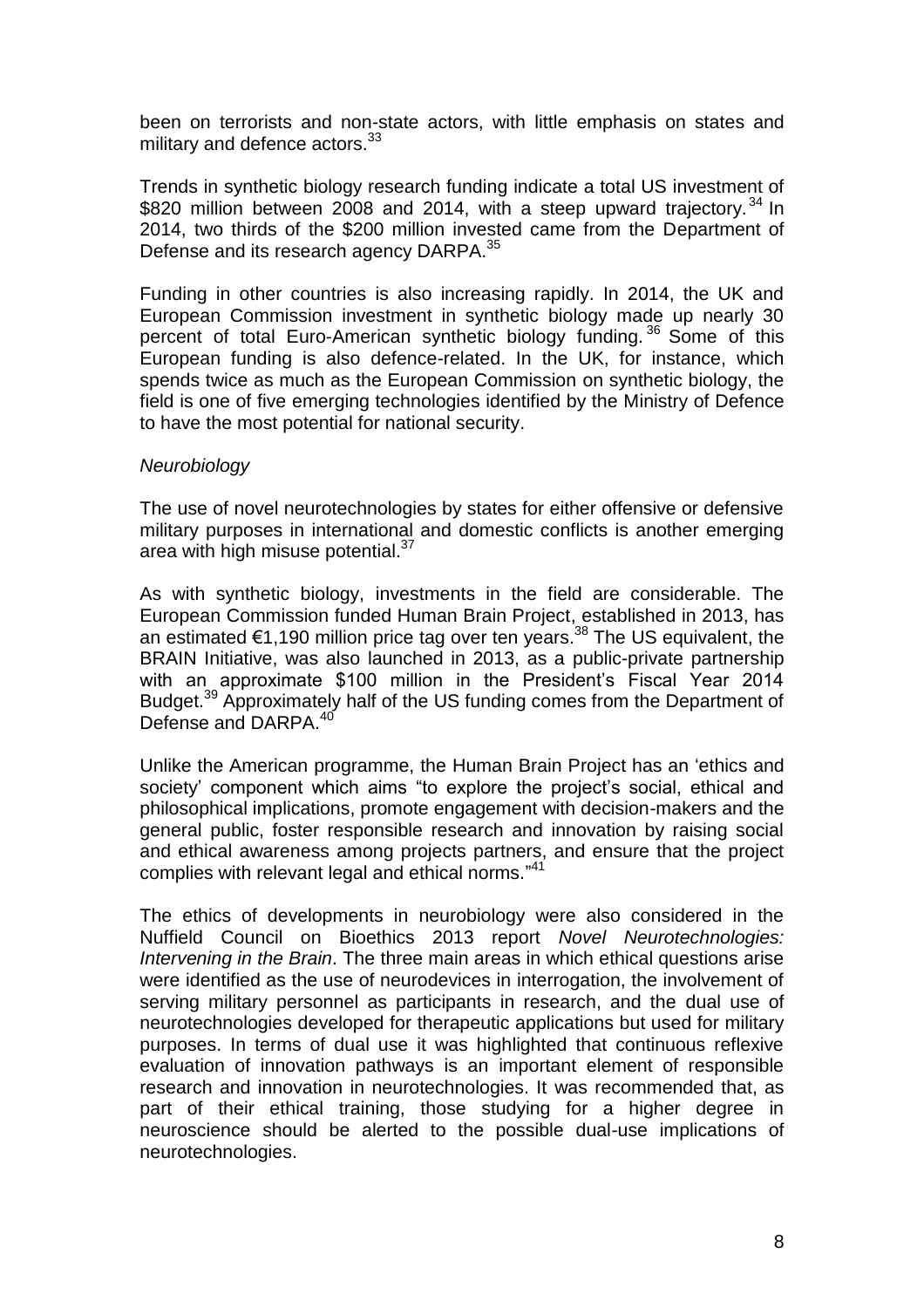#### **Responses to dual use risks**

Management of DURC-related risks to avoid accidents and potential misuse has been approached in several ways in the UK and US, including through: research oversight mechanisms; policies for funding agencies; policies for journal publishers; institutional and professional codes of conduct and ethics; and awareness-raising and educational initiatives for a range of audiences.

#### *Research oversight mechanisms*

The US National Academies of Sciences report *Biotechnology Research in an Age of Terrorism* proposed that research identified as falling within the seven classes of experiments of concern (listed above) should be reviewed using the already established system for review of recombinant DNA experiments.<sup>42</sup> It also emphasized the need to educate the scientific community about this issue; to rely on the self-governance of scientists and journals to review research results and decide whether or not to publish; to rely on current legislation and regulation regarding the protection of biological materials; and to harmonize measures at the international level.

The US National Advisory Board for Biosecurity report *Proposed Framework for the Oversight of Dual Use Life Sciences Research: Strategies for Minimizing the Potential Misuse of Research Information* proposed the development of federal guidelines for the oversight of dual use research, local evaluation and review of research with dual use potential by the principal investigator, and institutional review of research where dual use research of concern is identified.<sup>43</sup> The NSABB also emphasized the need for awarenessraising, and ongoing and mandatory education, about dual use research issues and policies.

Following the highly controversial experiments in 2011 to make the H5N1 flu virus more easily able to spread (see case study details above), the US government issued regulations in March 2012 subjecting life science research to increased oversight and security review.<sup>44</sup> The regulations opted for somewhat different criteria for establishing dual use research of concern to that recommended by the National Academies of Sciences and the NSABB. Like the earlier proposed oversight models, the government regulations require a review of research that aims to, or is reasonably anticipated to, produce one or more of seven categories of effects, such as enhancing the harmful consequences of an agent, altering the host range of an agent, or increasing the stability or transmissibility of an agent. <sup>45</sup> However, the government limits the review to research carried out with one of 15 'select agents' deemed to pose the greatest risk of deliberate misuse with most significant potential for mass casualties or for devastating effects to the economy, critical infrastructure or public confidence.<sup>46</sup> (Select agents are similar to 'Schedule 5' pathogens of the Anti-terrorism, Crime and Security Act 2001 in the UK.) The review is also limited to public research, i.e. research funded or conducted by the government, and is to be carried out at the institutional level. Institutions are to notify funding departments and agencies,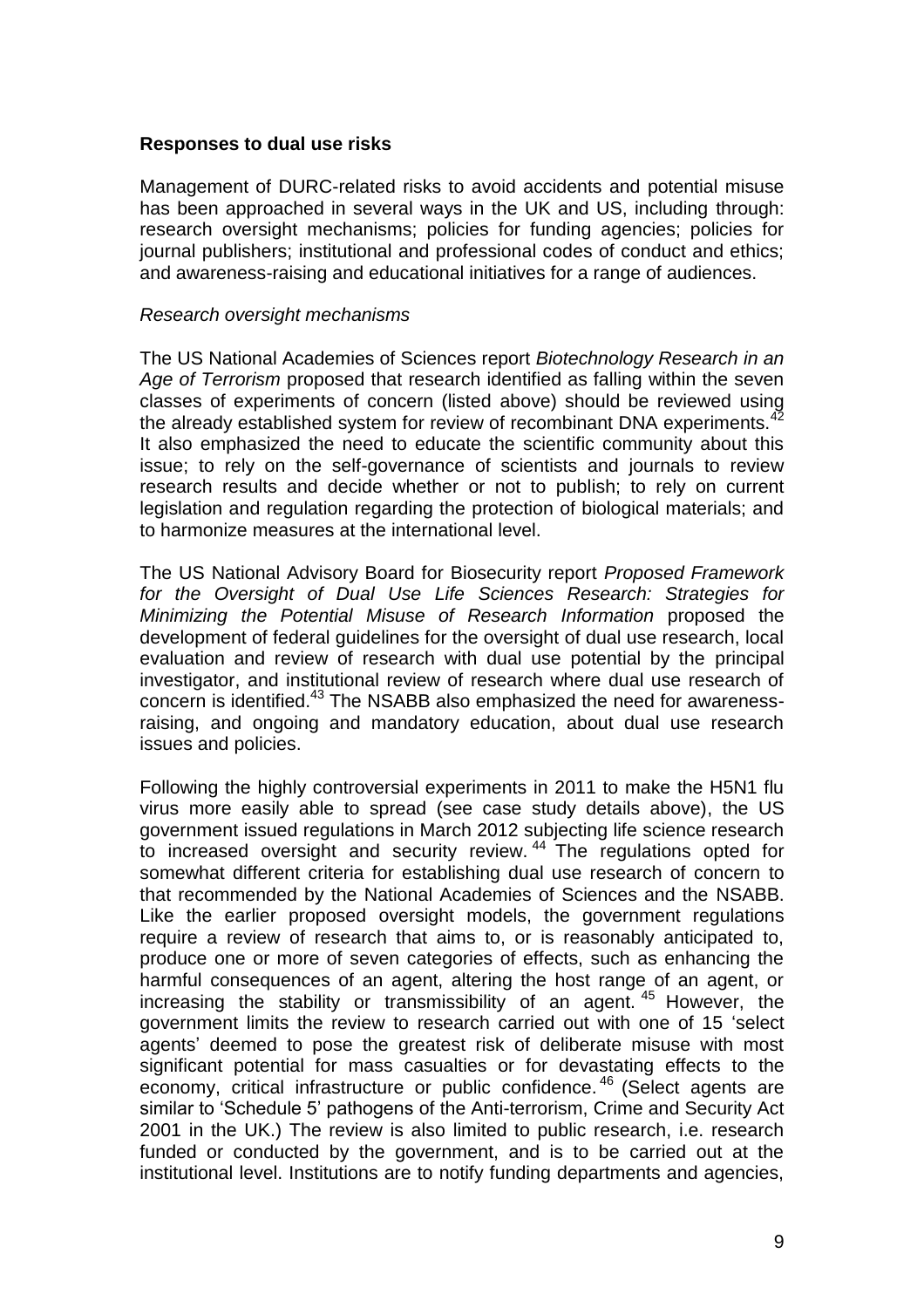which in turn report to the Assistant to the President for Homeland Security and Counterterrorism. If any risks posed by the research cannot be adequately mitigated by modifying the design of the project, applying enhanced biosecurity or biosafety measures and the like, then voluntary redaction of publications or communications may be requested, the research may be classified, or the funding may be terminated.<sup>47</sup> A more detailed policy articulating and formalising the roles and responsibilities of institutions and investigators was introduced in September 2014 with effect from September  $2015.<sup>48</sup>$ 

No other countries have to date developed guidance or practices like the US to address the potential for terrorist misuse of the knowledge based on biology and biomedical research.

Multilaterally, the Biological Weapons Convention (BWC) is the legal embodiment of a powerful international norm against the use of disease as a weapon and has an important role to play in efforts to manage dual use in the life sciences. BWC member states have reached numerous agreements and understandings related to the management of dual use life science research across a broad range of areas:

- Oversight of science including guidance on developing national frameworks and the value of harmonizing them, where possible and appropriate;
- Laboratory biorisk management including understandings on terminology in all official languages of the United Nations and guidance on national arrangements;
- National policies, laws and regulations including legally and politically binding obligations on the existence of certain national measures; guidance on developing relevant national frameworks as well as their aims and content;
- Codes of conduct guidance on the content, adoption and promulgation of codes, roles of various stakeholders as well as the relationship of codes with legislation and regulation;
- Education and training activities to raise awareness of the risks associated with the malign use of biology - binding commitments to undertake relevant education and outreach activities as well as guidance on the content and conduct of such efforts.

# *Funding agencies' policies*

In the UK, the three major research funding agencies in biology and biomedicine – the Biotechnology and Biological Sciences Research Council (BBSRC), the Medical Research Council (MRC) and the Wellcome Trust – have issued a joint policy statement on managing risks of misuse associated with grant funding activities.<sup>49</sup> They maintain that a system based on selfgovernance by the scientific community will be the most effective means of managing the risks of misuse. Their statement also argues that "the community should take active steps to further develop mechanisms of selfgovernance, and that through doing so the community can ensure that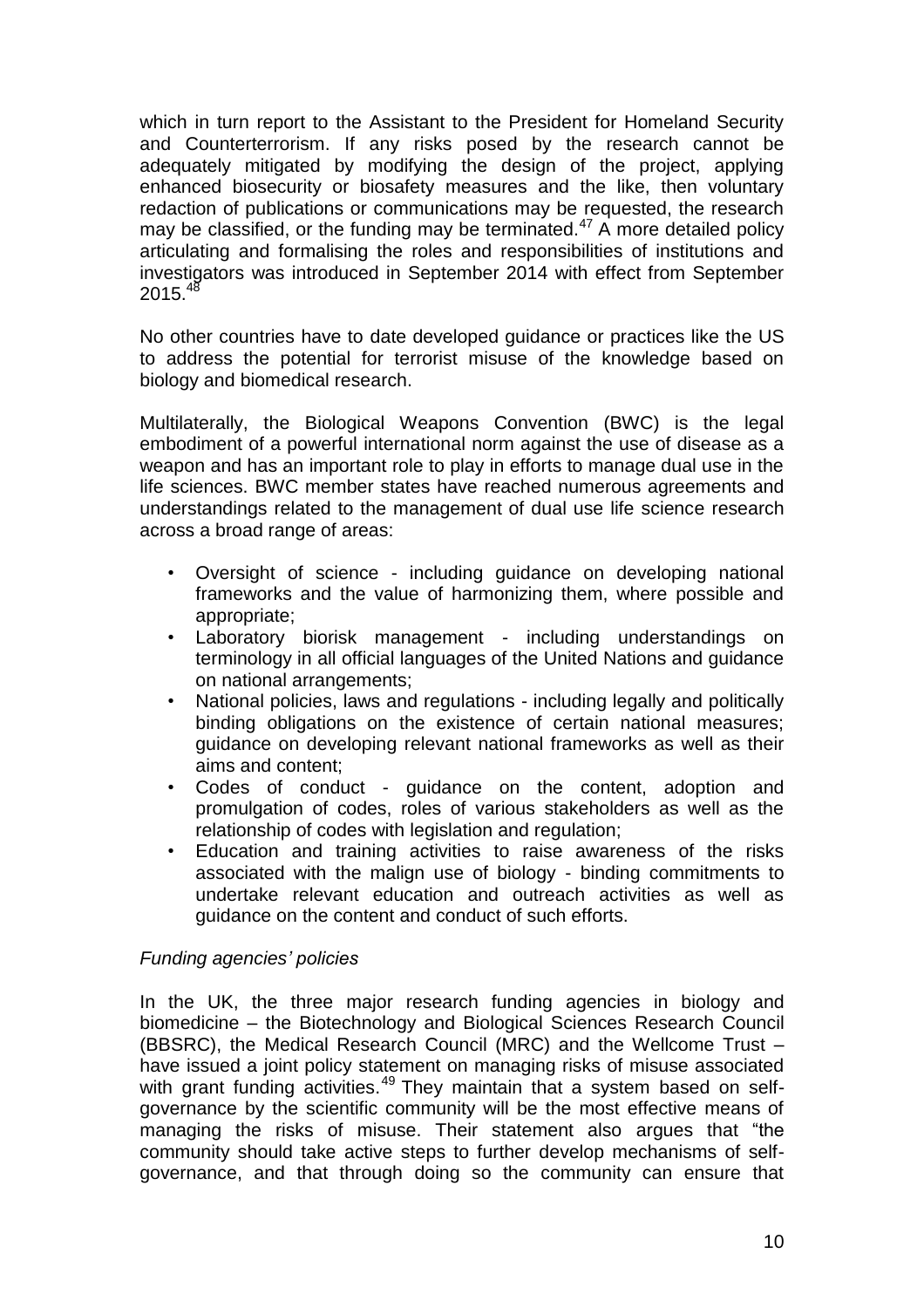responsibly conducted research is not unnecessarily obstructed." Leading by example, the three bodies introduced a question on grant applications asking applicants to consider risks of misuse associated with their proposal; explicitly mentioned risks of misuse in guidance to referees as an issue to consider; developed guidance for funding committees and the process for assessing cases where concerns have been raised; and modified organizational guidelines on good practice in research to include specific reference to risks of misuse.

The European Commission also has a system in place to manage submission of research grant applications, where an ethical review panel and a security scrutiny committee can be convened if a research project has ethical or security implications.<sup>50</sup> The Commission has also published a green paper on bio-preparedness, including measures against the potential misuse of research. 51

Commentators have noted that, in practice, very few research proposals have raised any concerns over the last ten years.<sup>52</sup>

# *Journal publishers' policies*

Following concerns about the publication of several experiments, 32 editors and authors representing some of the most prestigious peer-reviewed journals, including *Nature*, *New England Journal of Medicine* and *Science*, made a joint statement in 2003 on scientific publication and security.<sup>53</sup> The statement made several significant points:

"We must protect the integrity of the scientific process by publishing manuscripts of high quality, in sufficient detail to permit reproducibility. ... We are committed to dealing responsibly and effectively with safety and security issues that may be raised by papers submitted for publication, and to increasing our capacity to identify such issues as they arise. … Scientists and their journals should consider the appropriate level and design of processes to accomplish effective review of papers that raise such security issues. … We recognize that on occasion an editor may conclude that the potential harm of publication outweighs the potential societal benefits. Under such circumstances, the paper should be modified, or not be published. Scientific information is also communicated by other means: seminars, meetings, electronic posting, etc."

Several journal editors have put in place mechanisms for papers that may need additional peer-review because of the potential risks for misuse. The Council of Science Editors, which aims to promote excellence in the communication of scientific information, has published a white paper that includes a section on the responsibilities of editors to the public. This white paper encourages editors to "educate journal boards, reviewers, and authors; establish screening methods to recognize [dual-use research of concern]; obtain reviews of these manuscripts from individuals with technical and security expertise; create an ongoing network to share experience and further refine ways for managing [dual-use research of concern];" and "develop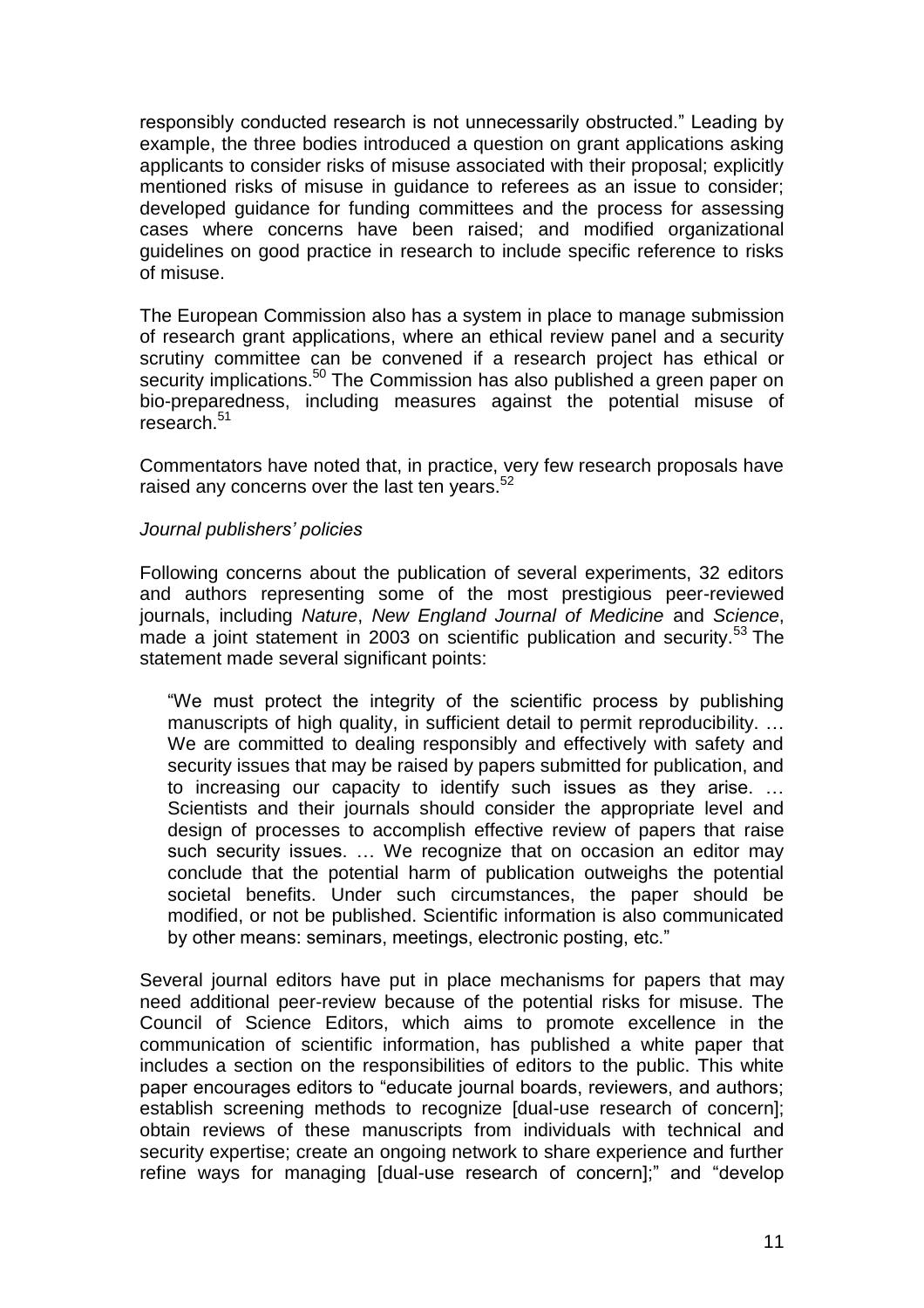guidelines and procedures to allow the scientific evaluation as well as evaluation of the possible risk of communicating information with dual use potential."<sup>54</sup>

As with funding applications, commentators have noted that, with the exception of the controversial 2011 H5N1 flu virus experiments (see case study details above), very few articles have raised any concerns in practice over the last ten years.<sup>55</sup>

# *Codes of conduct and ethics*

Codes of conduct and ethics programmes are two other risk management options that have attracted a great deal of policy attention.

In November 2005, the Interacademy Panel (IAP) issued a statement on biosecurity, which was endorsed by 68 national academies of science. This statement noted: "Scientists have a special responsibility when it comes to problems of 'dual use' and the misuse of science and technology."<sup>56</sup> The statement presented several guiding principles for individual scientists and local scientific communities who wish to develop codes of conduct. These principles include awareness, safety and security in laboratories, education and information, accountability and oversight.

A number of national academies of science have built on the IAP statement, with the Chinese Academy of Sciences, the Royal Netherlands Academy of Arts and Sciences,<sup>57</sup> and the Royal Society<sup>58</sup> all developing codes that either directly make reference to the potential misuse of life sciences research or give more general statements. The International Committee of the Red Cross (ICRC) has been working with scientists in the life sciences to adopt "professional and industrial codes of conduct aimed at preventing the abuse of biological agents."<sup>59</sup>

The American Society for Microbiology has added the following statement to its code of ethics: "ASM members are obligated to discourage any use of microbiology contrary to the welfare of humankind, including the use of microbes as biological weapons and will call to the attention of the public or the appropriate authorities misuses of microbiology or of information derived from microbiology."<sup>60</sup>

Medical associations, including the World Medical Association,<sup>61</sup> the British Medical Association<sup>62</sup> and the American Medical Association's Council on Ethical and Judicial Affairs,<sup>63</sup> have reinforced their existing codes to include issues related to the possibility of accidents or the deliberate misuse of research.

# *Awareness-raising and education*

Numerous 'bottom-up' initiatives aimed at different scientific audiences have aimed to raise awareness on this topic. These include: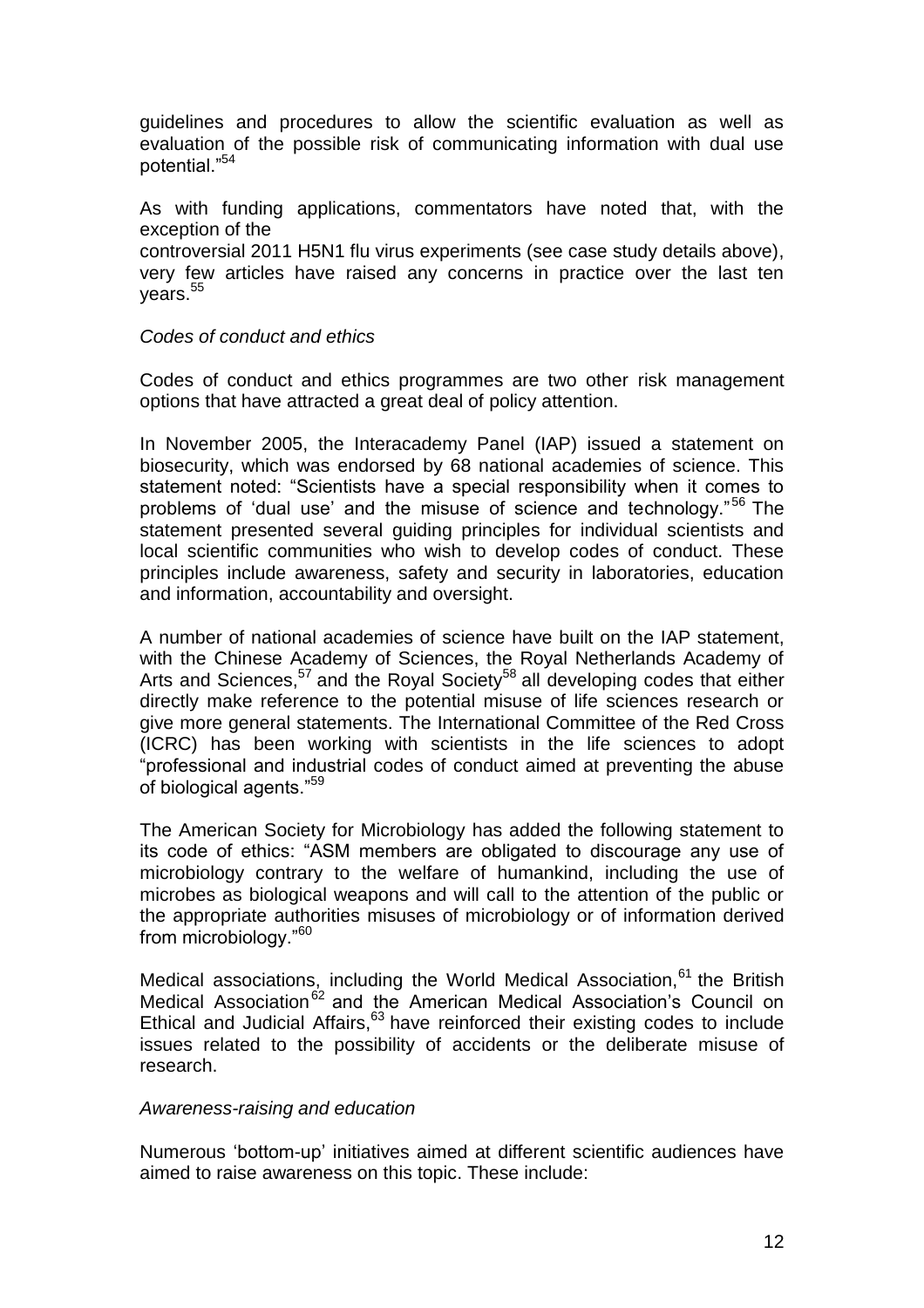- A study assessing education materials for biosafety, biosecurity and dual-use research at major European Union universities. 64
- An American Association for the Advancement of Science (AAAS) study examining 14 programmes in the United States that educate graduate or professional students in the biomedical sciences on dual use research issues.<sup>65</sup>
- Educational workshops on dual-use research developed in the United Kingdom and conducted in several regions.<sup>66</sup>
- On-line educational modules developed by: the European think tank the EU Nonproliferation Consortium;<sup>67</sup> Bradford University;<sup>68</sup> the Center for Arms Control and Nonproliferation;<sup>69</sup> the Federation of American Scientists (FAS);<sup>70</sup> the Southeast Regional Center of Excellence for Emerging Infections and Biodefense.<sup>71</sup>

# **Identification of ethical questions**

In the early  $21<sup>st</sup>$  Century, the dual use discourse focused heavily on high impact 'apocalyptic' bioterrorism attacks from terrorists committed to maximum violence. It focused less on the identities of bioterrorists and their interests in pursuing such attacks, or their capacities to do so. About a decade in, there was a noticeable change in the dual use discourse, led by the WHO and Obama administration. While still focused on high impact bioterrorism attacks, the new discourse emphasized the linkages, particularly in how governments respond, between these sorts of deliberate disease outbreaks on the one hand and naturally occurring disease outbreaks on the other. It promoted the concept of 'catastrophic health events,' coupled the security and health communities more tightly together, and began engaging bioethicists in dual use concerns.

Ethics is at the heart of the biorisk management framework put forward by the WHO (See Figure 1). The WHO maintains: "Questions about the governance of dual use life science research of concern are inherently ethical in nature: What are the responsibilities of various actors; how can the benefits of research, including DURC, be promoted while avoiding harm or minimizing risk; and how can conflicting or divergent priorities be reconciled, i.e. the importance of scientific freedom and progress versus the importance of security."<sup>72</sup>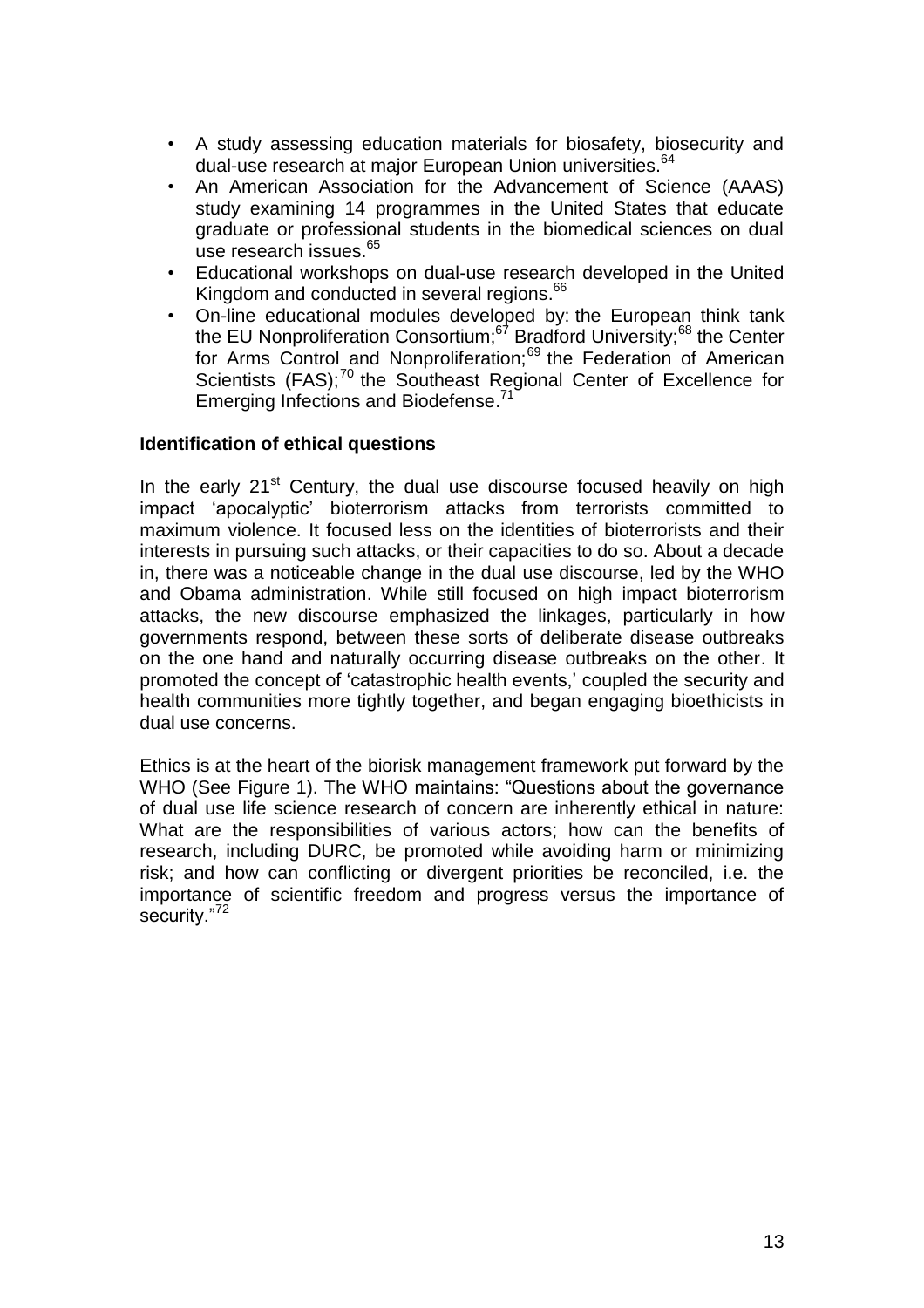

*Figure 1: The WHO biorisk management framework for responsible life sciences research. 73*

The critical ethical questions raised by dual use of concern (DURC) revolve around balancing scientific freedom, governance, risk and security, and they cover a broad range of sectors and stakeholders at different hierarchical levels of the governance of science, including:<sup>74</sup>

- individual scientists who must decide what research to conduct and to publish;
- research institutions, which must decide, among other considerations, how to regulate research within their confines, how to educate their researchers, and which laboratory security measures should be in place;
- funding organizations, which must decide how considerations of DURC are incorporated in the application and review processes;
- professional societies, which must make decisions about the development, promulgation and/or enforcement of codes of conduct and education;
- editors and publishers, who must make decisions regarding the review and publication of potentially dangerous papers;
- national governments, which must decide the extent to which important considerations such as review of research and the relevant education of scientists will be mandated, how to bring in the essential stakeholders to formulate sound policies, if/which DURC can be funded, and the extent to which controls should be placed on access to hardware, equipment and tools, or whether the regulatory emphasis should be on people, processes and know-how; and
- international organizations, which must make decisions concerning relevant global policy.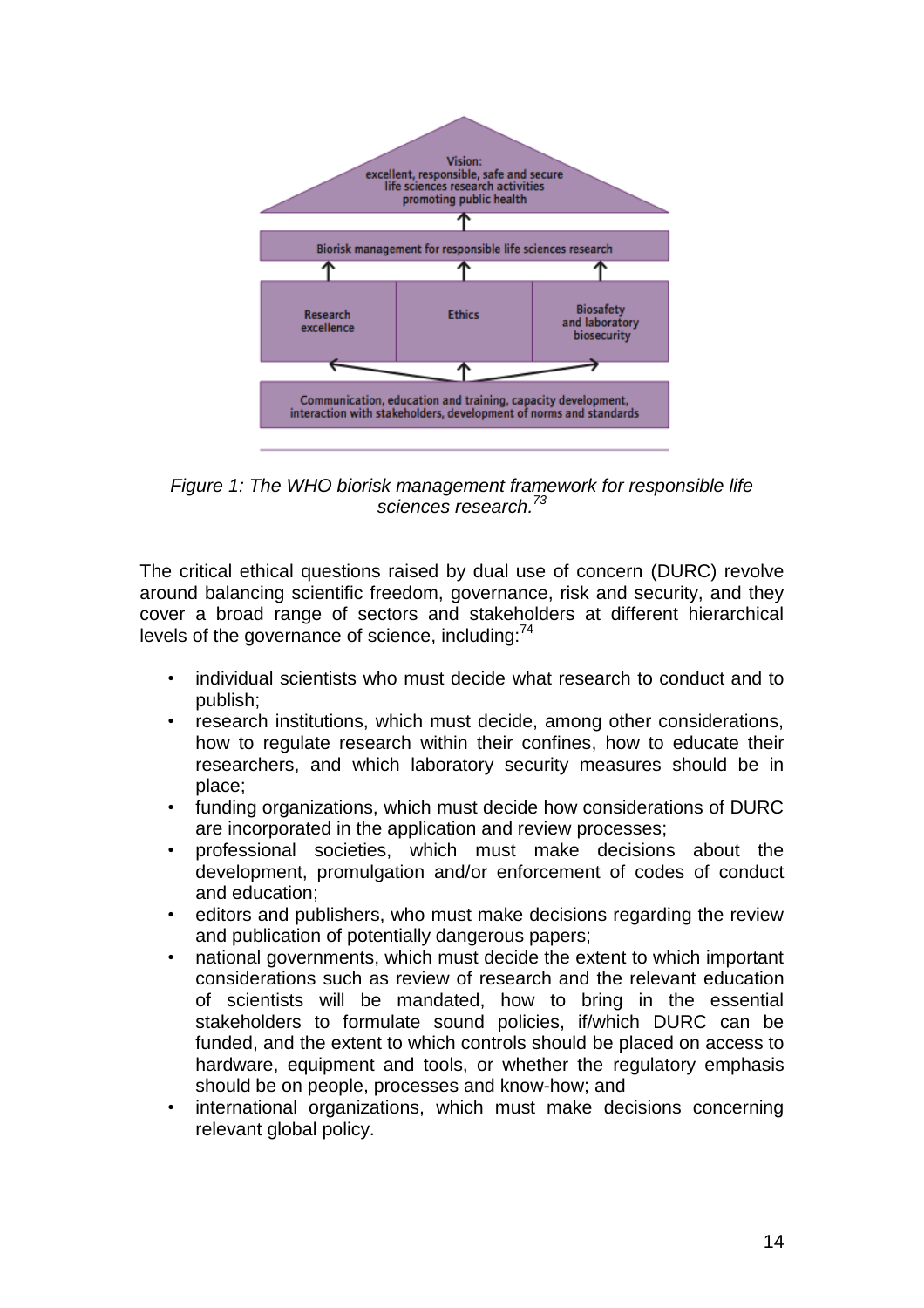<sup>2</sup> National Research Council (2004) *Biotechnology research in an age of terrorism*. Washington, DC: National Academies Press.

<sup>3</sup> National Science Advisory Board for Biosecurity (2007) *Proposed Framework for the Oversight of Dual-Use Life Sciences Research.* Washington: NSABB. p.17.

 $^{4}$  NSABB 2007, as per note 3, p. 18.

 $\overline{\phantom{a}}$ 

5 BWC ISU 2011, as per note 1; Biological Weapons Convention ISU (2014) 'Advances in science and technology related to the Convention' BWC/MSP/2014/MX/INF.3; Biological Weapons Convention ISU (2013) 'Advances in science and technology related to the Convention' BWC/MSP/2013/MX/INF.01/Rev.1; Biological Weapons Convention ISU (2012) 'Advances in science and technology related to the Convention' BWC/MSP/2012/MX/INF.1. <sup>6</sup> Dennis C (2001) 'The bugs of war,' *Nature* Vol.411: 232-235.

 $<sup>7</sup>$  Jackson RJ et al. (2001) Expression of mouse interleukin-4 by a recombinant ectromelia</sup> virus suppresses cytolytic lymphocyte responses and overcomes genetic resistance to mousepox,' *Journal of Virology* Vol.75: 1205–1210.

 $8$  NRC 2004, as per note 2.

9 Block SM (2002) 'A not-so-cheap stunt,' *Science* Vol.297: 769.

 $10$  Campbell P (2006) 'Empowerment and restraint in scientific communication. New developments make it easier to share information, but more difficult to deal with dual-use biology.' *The European Molecular Biology Organization Reports. Special Issue* 7:S18–S22; Wimmer E (2006) 'The test-tube synthesis of a chemical called poliovirus. The simple synthesis of a virus has far-reaching societal implications.' *The European Molecular Biology Organization Reports. Special Issue* 7:S3–S9; Block 2002 as per note 8; Kennedy D (2002) 'Response,' *Science* Vol.297: 769–770.

 $11$  Taubenberger JK et al. (2005) 'Characterization of the 1918 influenza virus polymerase genes,' *Nature* Vol.437: 889–893.

 $12$  Tumpey TM et al. (2005) 'Characterization of the reconstructed 1918 Spanish influenza pandemic virus,' *Science* Vol.310: 77–80.

<sup>13</sup> von Bubnoff A (2005) 'The 1918 flu virus is resurrected,' *Nature* Vol.437: 794–795; Smith K (2007) 'Concern as revived 1918 flu virus kills monkey,' *Nature* Vol.445: 237.

Kaiser J (2005) 'Virology: Resurrected influenza virus yields secrets of deadly 1918 pandemic,' *Science* Vol.310: 28–29.

Smith 2007, as per note 12; van Aken J (2006) 'When risk outweighs benefit. Dual-use research needs a scientifically sound risk-benefit analysis and legally binding biosecurity measures.' *The European Molecular Biology Organization Reports. Special Issue* 7: S10– S13.

<sup>16</sup> Kennedy D (2005) 'Better never than late,' *Science* Vol.310: 195.

<sup>17</sup> Kennedy 2005, as per note 15.

<sup>18</sup> Zhang Y et al. (2013) 'H5N1 hybrid viruses bearing 2009/H1N1 virus genes transmit in guinea pigs by respiratory droplet,' *Science* Vol.340(6139)(21 June 2013): 1459-1463; Zhang W et al. (2013) 'An airborne transmissible avian influenza H5 Hemagglutinin seen at the atomic level,' *Science* Vol.340(6139)(21 June 2013): 1463-1467.

 $19$  Fouchier R, Kawaoka Y, et al. (2013) 'Avian flu: Gain-of-function experiments on H7N9,' *Nature* Vol.500(8 August 2013): 150-151.

 $^{20}$  Sutton TC et al. (2014) 'Airborne transmission of highly pathogenic H7N1 influenza in ferrets,' *Journal of Virology* (2 April 2014).

<sup>21</sup> Guillemin J (2014) 'Smallpox: The Long Goodbye,' *Bulletin of the Atomic Scientists*: <http://thebulletin.org/smallpox-long-goodbye7321> (accessed 30 October 2015) <sup>22</sup> http://www.phe.gov/s3/dualuse/Documents/gain-of-function.pdf

<sup>23</sup> Lentzos F, van der Bruggen K & Nixdorff K (2015) 'Can we trust scientists' self-control?' *The Guardian*: [http://www.theguardian.com/science/political-science/2015/apr/26/can-we](http://www.theguardian.com/science/political-science/2015/apr/26/can-we-trust-scientists-self-control)[trust-scientists-self-control](http://www.theguardian.com/science/political-science/2015/apr/26/can-we-trust-scientists-self-control) (accessed 30 October 2015); Lentzos F (2014) 'Preventing a manmade pandemic' *Bulletin of the Atomic Scientists*: [http://thebulletin.org/preventing-man-made](http://thebulletin.org/preventing-man-made-pandemic7856)[pandemic7856](http://thebulletin.org/preventing-man-made-pandemic7856) (accessed 30 October 2015).

<sup>&</sup>lt;sup>1</sup> National Research Council (2011) Life sciences and related fields: Trends relevant to the *Biological Weapons Convention*. Washington, DC: National Academies Press; Biological Weapons Convention ISU (2011) 'New scientific and technological developments relevant to the Convention' BWC/CONF.VII/INF.3; Organisation for the Prohibition of Chemical Weapons (2014) *Convergence of chemistry and biology.* Report of the scientific advisory board's temporary working group. The Hague: OPCW.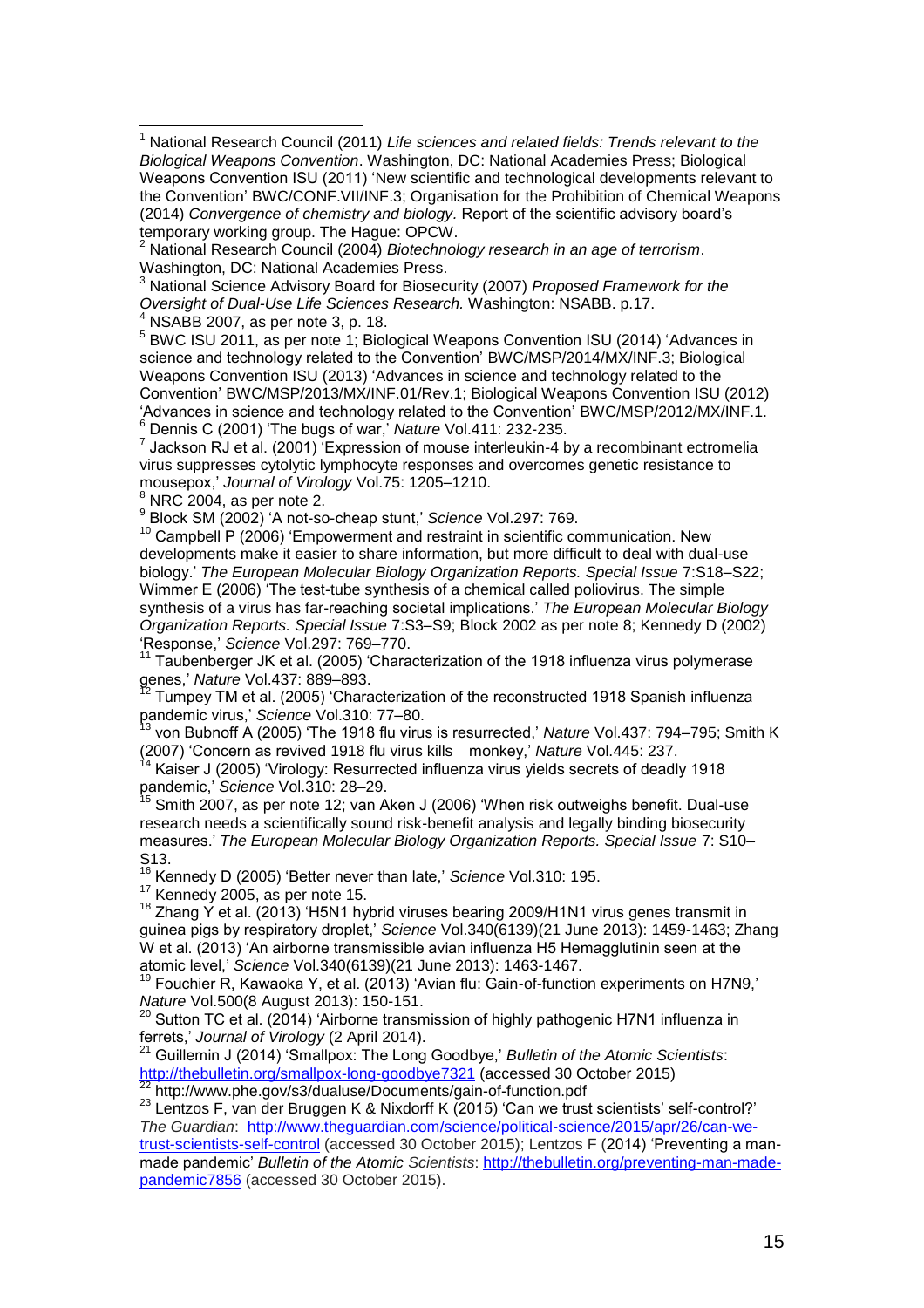$\overline{a}$ <sup>24</sup> O'Malley MA et al. (2008) 'Knowledge-making distinctions in synthetic biology,' *BioEssays* Vol.30(1): 57-65.

<sup>25</sup> Royal Academy of Engineering (2009) *Synthetic biology: Scope, applications and implications*. London: Royal Academy of Engineering.

 $26$  Cello J, Paul AV and Wimmer E (2002) 'Chemical synthesis of poliovirus cDNA: Generation of infectious virus in the absence of natural template,' *Science* Vol.297(5583) (9 August 2002): 1016-1018.

<sup>27</sup> Kodumai SJ et al. (2004) 'Total synthesis of long DNA sequences: Synthesis of a contagious 32-kb polyketide synthase gene cluster,' *Proceedings of the National Academy of Sciences* Vol.101(44)(17 September 2004): 15573-15578.

<sup>28</sup> Gibson DG et al. (2010) 'Creation of a bacterial cell controlled by a chemically synthesized genome,' *Science Express*, 20 May 2010, 1. See also Pennisi E (2010) 'Synthetic genome brings new life to bacterium,' *Science* Vol.328 (21 May 2010): 958-959.

<sup>29</sup> Annaluru N et al. (2014) 'Total synthesis of a functional designer eukaryotic chromosome,' *Science* Vol.344(6179)(4 April 2014): 55-58.

 $30$  Liang P et al. (2015) 'CRISPR/Cas9-mediated gene editing in human tripronuclear zygotes,' *Protein & Cell* Vol.6(5): 363-372.

Ledford H (2015) 'CRISPR, the disruptor,' *Nature* Vol.522 (4 June 2015): 21.

 $32$  Ledford 2015, as per note 30, p.20.

<sup>33</sup> Lentzos F with Marris C, Jefferson C & Rose N (Forthcoming 2016) *Synthetic Biology & Bioweapons*. Imperial College Press.

 $34$  Wilson Center (2015) 'US trends in synthetic biology research funding'

<http://www.synbioproject.org/publications/u.s-trends-in-synthetic-biology-research-funding/> (accessed 30 October 2015).

 $35$  Wilson Center 2015, as per note 33.

<sup>36</sup> Wilson Center 2015, as per note 33.

<sup>37</sup> National Research Council (2008) Emerging Cognitive Neuroscience and Related Technologies. Washington, DC: National Academies Press

[http://www.nap.edu/catalog.php?record\\_id=12177](http://www.nap.edu/catalog.php?record_id=12177) (accessed 30 October 2015); Royal Society (2012) *Neuroscience, conflict and security*. London: Royal Society

<http://royalsociety.org/policy/projects/brain-waves/society-policy/> (accessed 30 October 2015); Tim Requarth (2015) 'This is your brain. This is your brain as a weapon.' *Foreign Policy* [http://foreignpolicy.com/2015/09/14/this-is-your-brain-this-is-your-brain-as-a-weapon](http://foreignpolicy.com/2015/09/14/this-is-your-brain-this-is-your-brain-as-a-weapon-darpa-dual-use-neuroscience/)[darpa-dual-use-neuroscience/](http://foreignpolicy.com/2015/09/14/this-is-your-brain-this-is-your-brain-as-a-weapon-darpa-dual-use-neuroscience/) (accessed 30 October 2015).

<sup>38</sup> 'The human brain project: A report to the European Commission' [https://www.humanbrainproject.eu/documents/10180/17648/TheHBPReport\\_LR.pdf](https://www.humanbrainproject.eu/documents/10180/17648/TheHBPReport_LR.pdf) (accessed 30 October 2015)

The White House (2013) 'Fact Sheet: BRAIN Initiative' [https://www.whitehouse.gov/the](https://www.whitehouse.gov/the-press-office/2013/04/02/fact-sheet-brain-initiative)[press-office/2013/04/02/fact-sheet-brain-initiative](https://www.whitehouse.gov/the-press-office/2013/04/02/fact-sheet-brain-initiative) (accessed 30 October 2015)

The White House 2013, as per note 38.

41 <https://www.humanbrainproject.eu/discover/ethics> (accessed 30 October 2015).

<sup>42</sup> National Research Council 2004, as per note 2.

 $43$  NSABB 2007, as per note 3.

<sup>44</sup> US Government (2012) *United States Government policy for oversight of life sciences dual use research of concern*, 29 March 2012, [http://www.phe.gov/s3/dualuse/Documents/us](http://www.phe.gov/s3/dualuse/Documents/us-policy-durc-032812.pdf)[policy-durc-032812.pdf](http://www.phe.gov/s3/dualuse/Documents/us-policy-durc-032812.pdf) (accessed 30 October 2015).

US Government 2012, as per note 43.

<sup>46</sup> US Government 2012, as per note 43.

<sup>47</sup> US Government 2012, as per note 43.

<sup>48</sup> US Government (2014) United States Government policy for institutional oversight of life sciences dual use research of concern, 24 September 2014,

<http://www.phe.gov/s3/dualuse/Documents/durc-policy.pdf> (accessed 30 October 2015). <sup>49</sup> *Managing risks of misuse associated with grant funding activities. A joint Biotechnology and* 

*Biological Sciences Research Council (BBSRC), Medical Research Council (MRC) and Wellcome Trust policy statement*. September 2005.

<sup>50</sup> National Science Advisory Board for Biosecurity (2008) *3rd International roundtable. Sustaining progress in the life sciences: strategies for managing dual use research of concern*. Bethesda, Maryland: NSABB, November 2008.

<sup>51</sup> Commission of the European Communities. *Green paper on bio-preparedness*. Brussels,